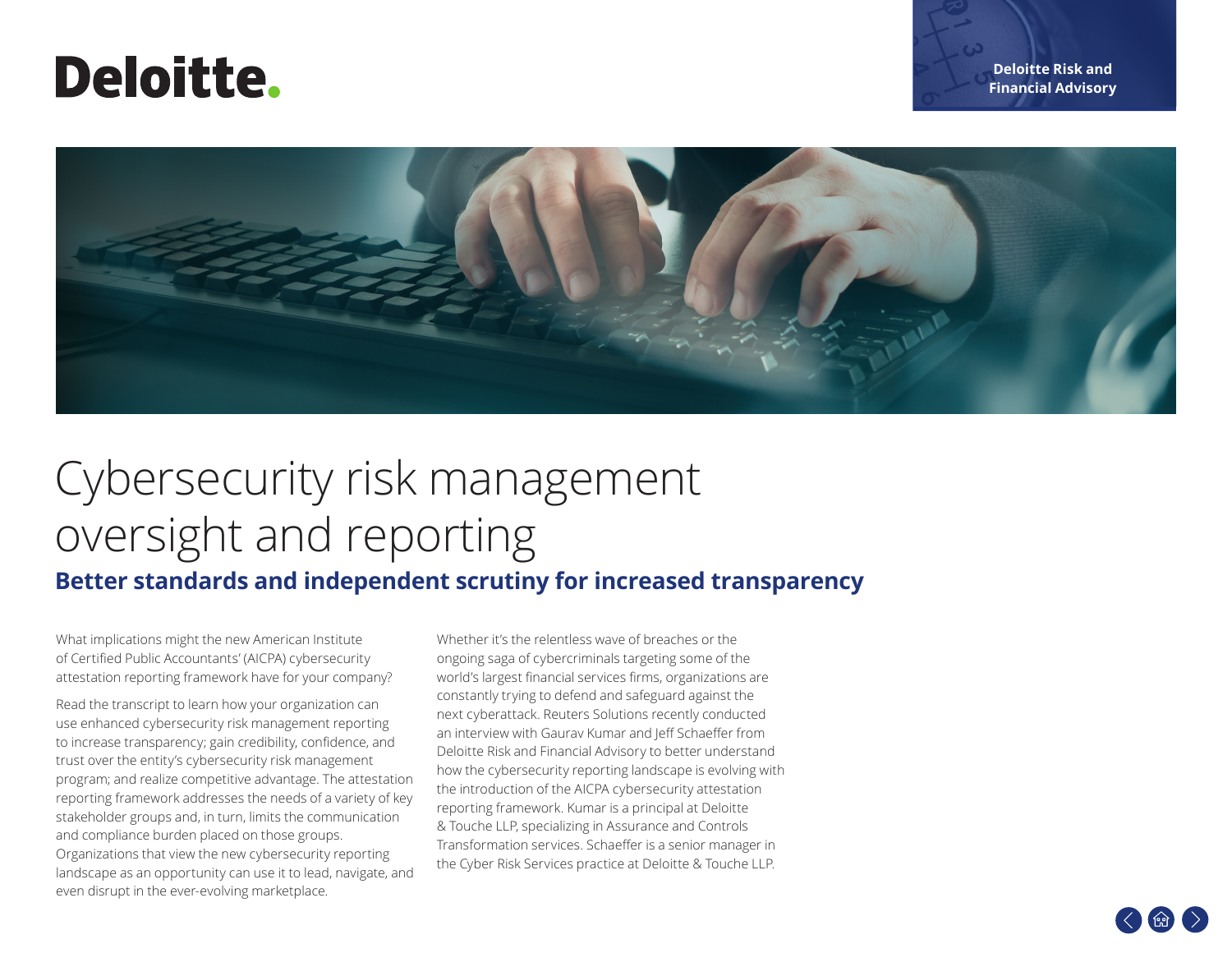#### **Reuters Solutions:** Mr. Kumar,

understanding that you sit on the AICPA's task force that helped to craft the framework and guidance, what do you believe is driving these changes and the increased focus on cybersecurity risk management program reporting?

**Kumar:** With the influx of data theft and breaches in the news nearly every day, organizations are under intense pressure to demonstrate they're doing everything in their power to protect customers, employees, and the large amounts of data in their possession. We've seen complete distractions for organizations that are constantly being inundated with requests. Organizations are receiving a lot more scrutiny and pressure from both internal and external stakeholders (See "The benefits of change"), and there needs to be improved reporting and greater transparency around an organization's cybersecurity risk management program. The AICPA's new cybersecurity risk management examination reporting framework will aid in this and provide organizations, particularly boards in their oversight role, with an internal reporting mechanism to effectively challenge management's certifications.

**Reuters Solutions:** Cybersecurity isn't a new risk domain or concept for organizations. Haven't they been addressing this concern for a number of years?

**Schaeffer:** Organizations have access to and utilize various cyber-risk monitoring and reporting mechanisms, such as risk and control self-assessments, internal audits, and simulation exercises. And each one addresses a very specific need. Board members, for example, typically want information regarding the overall posture of the cyber risk management program and how well the organization meets regulatory requirements. A client, or a prospective client, may be more concerned about how the organization is protecting its information. Yet there's no single approach or mechanism that addresses all stakeholder questions and needs and that also allows entities to report on the effectiveness of their cybersecurity risk management program.

**Kumar:** Expanding cybersecurity risk management reporting is addressing a marketplace need for greater transparency by providing a broad range of users with information about an entity's cybersecurity risk management program that would be useful in making informed decisions. Because of the recent activity, including the growing number of high-profile cyberrelated attacks and breaches and the recent legislations related to cybersecurity, a single, standardized reporting mechanism—based on the evaluation of an organization's cybersecurity risk management program [including the controls within that program] by an independent third-party

firm—is essential for increasing organizational transparency and would be a more effective mechanism for stakeholders to use in making informed decisions.

"The AICPA's cybersecurity examination report is a huge opportunity for organizations struggling to provide stakeholders with meaningful information related to their cybersecurity programs. And by demonstrating their commitment to cyber risk management, these organizations can enhance their brand and reputation in the marketplace and encourage investor confidence."

Gaurav Kumar, principal, Deloitte Risk and Financial Advisory, Deloitte & Touche LLP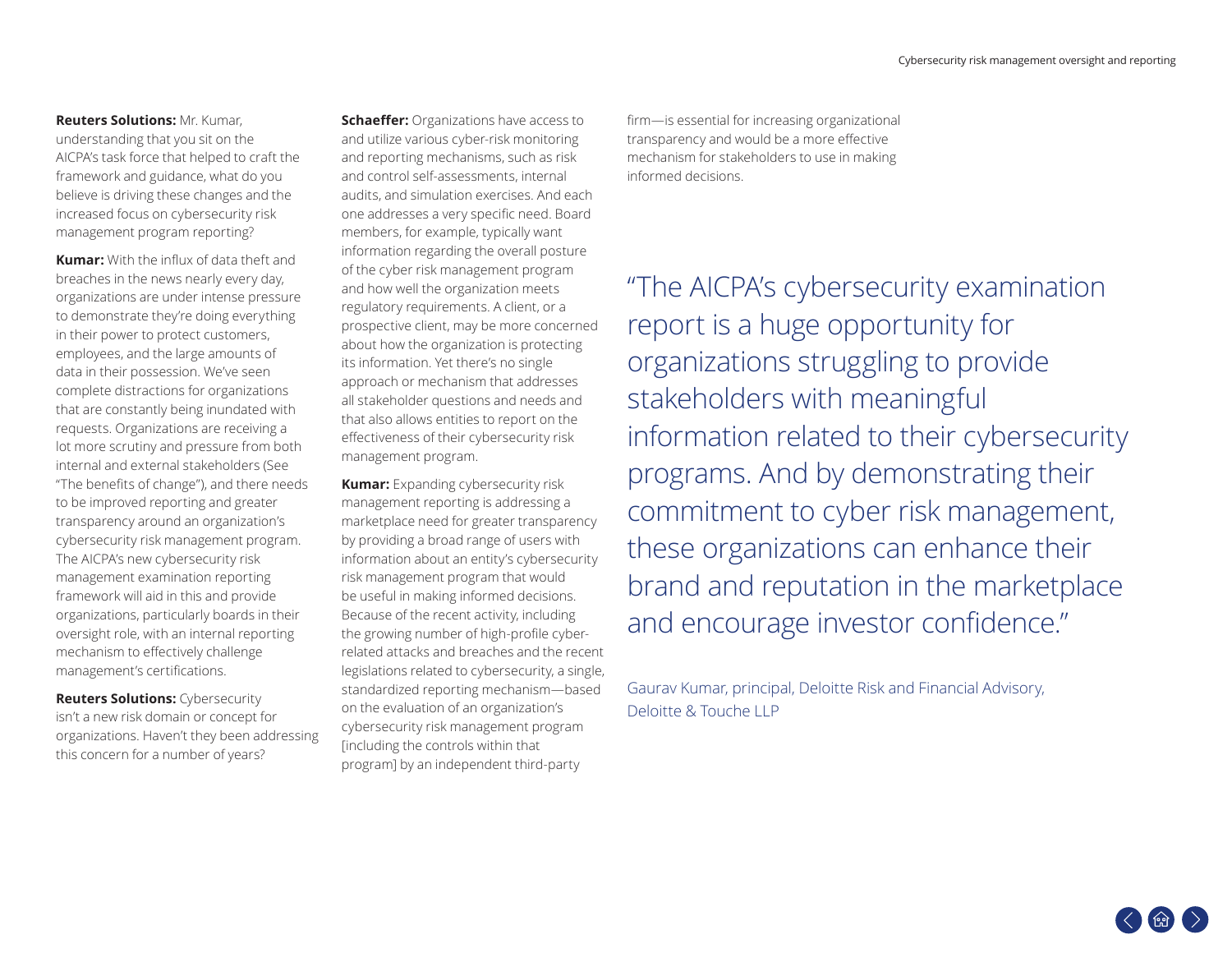**Reuters Solutions:** The AICPA also governs the Service Organization Control (SOC) 2 report. How is the cybersecurity risk management examination report different?

**Schaeffer:** There are distinct differences between the two. For example:

- **•** The reporting framework can be applicable to all entities and not just limited to outsourced and third-party service organizations.
- **•** Management also has flexibility in selecting the control criteria, as long as it's considered suitable and available, for designing and evaluating the organization's cybersecurity riskmanagement program and controls.
- **•** The examination report can be appropriate for general use and meet the needs of a broad range of stakeholders, but management can also restrict the report distribution, if needed.
- **•** While the cybersecurity risk management examination engagement is an entitywide report, it can be applied to specific business units or segments. A cybersecurity risk management examination report will usually have a broader scope for the examination (e.g., typically higher number of critical IT assets, higher number of IT risks and controls for the assessment, etc.).

**Reuters Solutions:** This seems like a significant undertaking for companies. What benefits can be expected from a report of this magnitude?

**Schaeffer:** Given the importance of cybersecurity, organizations will continue to face intense pressure from their key stakeholders to respond to inquiries on the effectiveness of their cybersecurity risk management programs and related controls. We expect companies to realize a number of benefits beyond what current reporting mechanisms provide:

- **•** Greater transparency around the effectiveness of the entity's cybersecurity risk management program to both internal and external stakeholders.
- **•** Independent and objective reporting, providing a higher degree of assurance to key stakeholders. This is essentially obtained by having an independent thirdparty audit firm express an opinion on the effectiveness of an entity's cybersecurity risk management program and controls.
- **•** Operational efficiencies gained from having a single reporting mechanism that addresses the information needs of a broad range of users.
- **•** Greater economic value for intended users of the report by obtaining information about an entity's

cybersecurity risk management program that would be useful in making strategic decisions.

- **•** A strategic competitive advantage and enhancement of the entity's brand and reputation by being one of the early adopters of the cybersecurity examination engagement report.
- **•** A single, unified reporting mechanism that covers a more comprehensive set of criteria covering internal controls, as well as commonly used cybersecurity frameworks.

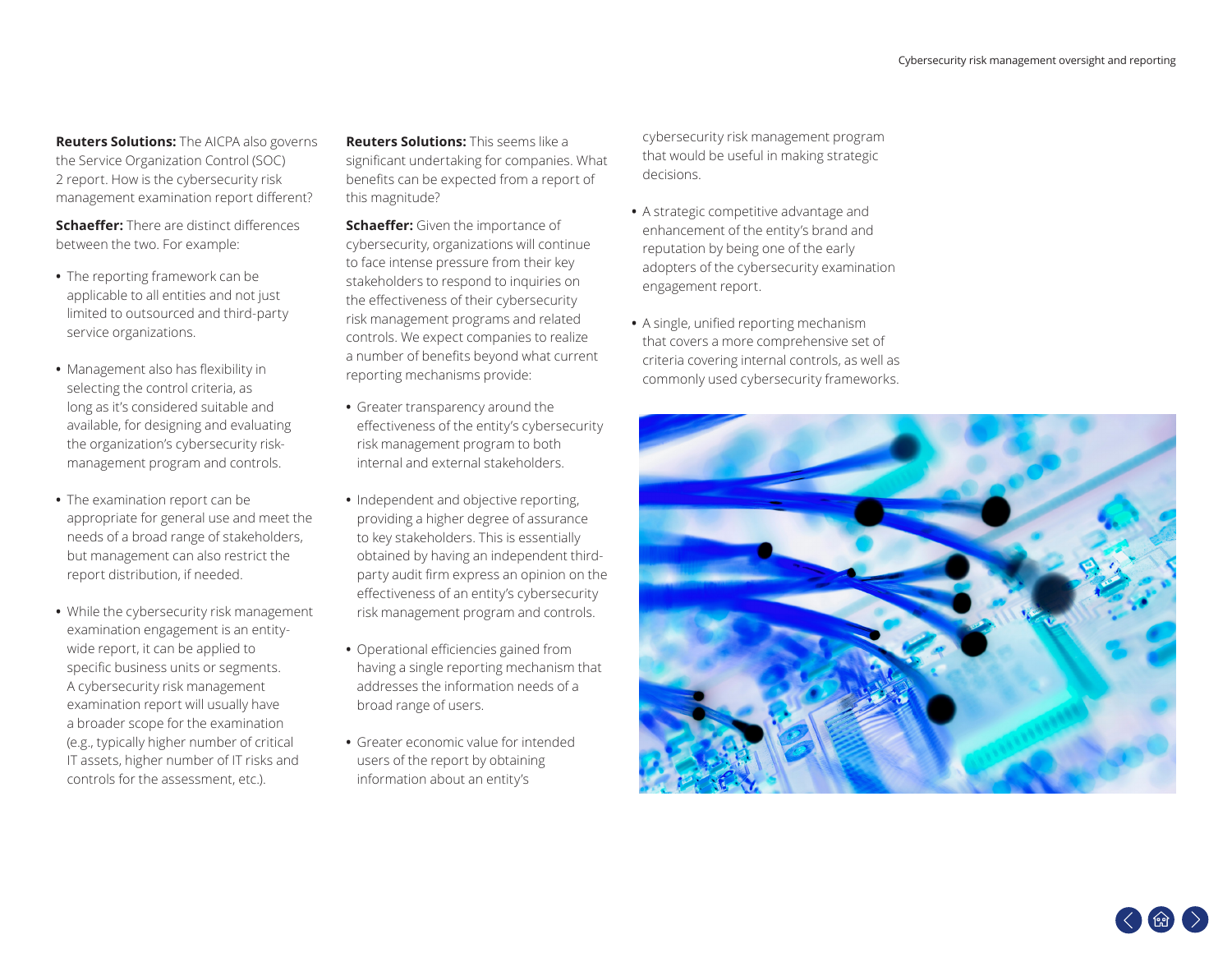**Kumar:** This should also give each of the constituents the information it needs to make thoughtful decisions. The AICPA's cybersecurity examination report is a huge opportunity for organizations struggling to provide stakeholders with meaningful information related to their cybersecurity programs. And by demonstrating their commitment to cyber risk management, these organizations can enhance their brand and reputation in the marketplace and encourage investor confidence. The same information demonstrates to regulators that the organization is complying with appropriate laws, regulations, and guidance. Risk management becomes another way for organizations to create value, not just protect it.

**Reuters Solutions:** What do you say to a company that's on the fence about the AICPA's cybersecurity attestation reporting framework and guidance?

**Kumar:** First off, it's not a requirement, so companies can decide on their own if they have an appetite to invest in this. However, the cyber threat landscape continues to rapidly evolve and organizations can't afford to be complacent. Just look at the statistics from Gartner<sup>1</sup> or the latest Verizon "Data Breach Investigations Report." More than 3,000 reported breaches in 2016 and an estimated yearly total cost exceeding \$125 billion.<sup>2,3</sup> The numbers are staggering. Not to mention the recently published 2017 edition of the "NACD Director's Handbook

on Cyber-Risk Oversight," which emphasizes the board's role in understanding and approaching cybersecurity risk management at the enterprise level. Organizations are going to continue to face pressures to demonstrate the effectiveness of their cybersecurity risk management programs and controls.

**Schaeffer:** I would add that the regulatory scrutiny is not diminishing either—especially for organizations in highly regulated industries like financial services where there may be penalties and fines for non-compliance. The latest set of cybersecurity requirements from the New York Department of Financial

### **The benefits of change** Using the new AICPA cybersecurity reporting framework to lead, navigate, and disrupt

The AICPA cybersecurity attestation reporting framework was developed to establish a standardized reporting mechanism to provide a broad range of users with useful information about an entity's cybersecurity risk management program to support informed and strategic decision making.

**Stakeholders can benefit from the new AICPA cybersecurity risk management examination engagement in the following ways:**

- 
- · Independent and objective reporting
- Useful in making informed and strategic decisions
- Strategic competitive advantage and enhancement to brand and reputation
- Operational efficiencies
- A comprehensive set of criteria



<sup>1</sup> "Gartner Worldwide IT Spending Forecast," Gartner, Inc., http://www.gartner.com/newsroom/id/3672818.

<sup>2</sup> "2016 Data Breach Investigations Report," Verizon, 2016, http://www.verizonenterprise.com/resources/reports/rp\_DBIR\_2016\_Report\_en\_xg.pdf.

<sup>3</sup> "2016 Cost of Data Breach Study: Global Study," Benchmark research on the global trends and costs of data breaches, sponsored by IBM, independently conducted by Ponemon Institute LLC, June 2016, https://www-01.ibm.com/common/ssi/cgi-bin/ssialias?htmlfid=SEL03094WWEN.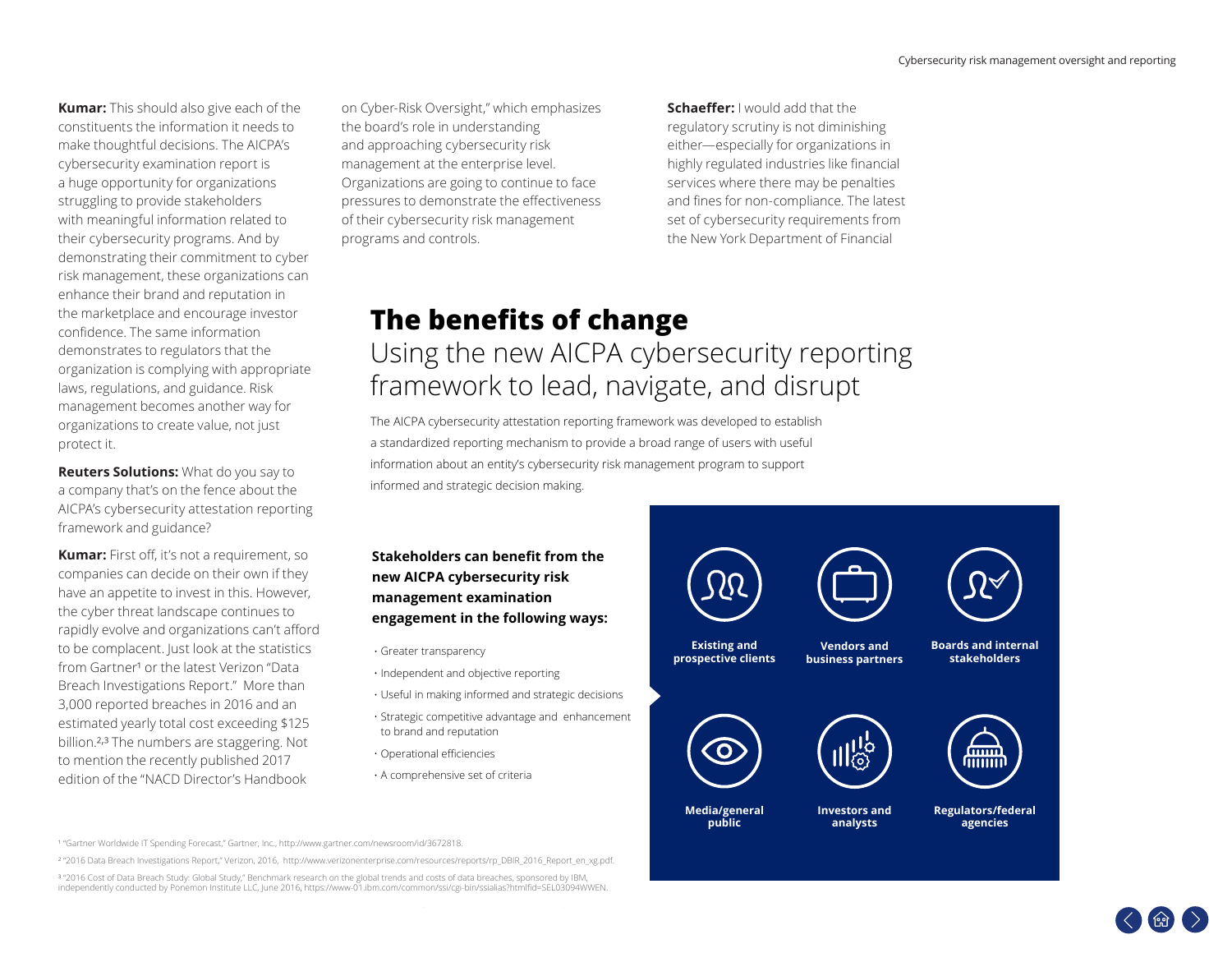Services (NYDFS), which became effective as of March 1, 2017, is a strong example of heightened regulation that's requiring organizations to establish and maintain an effective cybersecurity risk management program and certify that they have achieved or complied with a prescribed set of regulatory requirements. The NYDFS is also requiring a certification [from the board or a senior officer] that organizations have adhered to the requirements and maintain documentation to support their certification for up to a period of five years.

**Reuters Solutions:** Do you anticipate further state or federal cybersecurity legislations?

**Kumar:** What's interesting about the NYDFS requirements is how prescriptive they are. The introduction of a risk-based approach was also included in the finalized regulation. For those regulated by the NYDFS and considered a "covered entity," there are certain minimum regulatory standards to ensure appropriate cybersecurity programs are in place, including an annual certification of compliance by either the board or senior executive officer(s) responsible for the entity's cybersecurity program. The updated proposal does set forth transitional periods ranging from six months to two years with respect to certain components of the regulation, which gives organizations time to prepare.

**Reuters Solutions:** You mentioned "time to prepare." With the cybersecurity risk management examination framework

and guidance now final, are you expecting companies to take action now and get their cyber programs in order?

**Kumar:** The pressure is going to continue to mount for stakeholders to report on the effectiveness of their [cybersecurity] programs and the related controls. Given the varying degrees of maturity, we encourage organizations to prepare for a future attestation by comprehensively assessing the current state of their program. The following activities should be contemplated:

- **•** Define the boundaries of the program by taking a risk-based approach to identify the most critical IT assets.
- **•** Select an appropriate cyber control framework (e.g., NIST CSF, ISO 27001, AICPA's Trust Services Criteria, etc.) that can be used in a future cybersecurity risk management examination engagement.
- **•** Evaluate the effectiveness of current state internal controls included within the entity's cyber risk management program, leveraging the cyber control framework adopted by management.
- **•** Identify potential gaps in, and enhancement opportunities for, key cyber risk processes and related internal controls.
- **•** Develop a remediation plan and subsequently execute on key remediation activities.

"The increased level of pressure and scrutiny from stakeholders should be viewed as an opportunity for organizations to take a fresh look at their programs and really focus on the higher risk areas and significant gaps they may have."

Jeff Schaeffer, senior manager, Deloitte Risk and Financial Advisory, Deloitte & Touche LLP